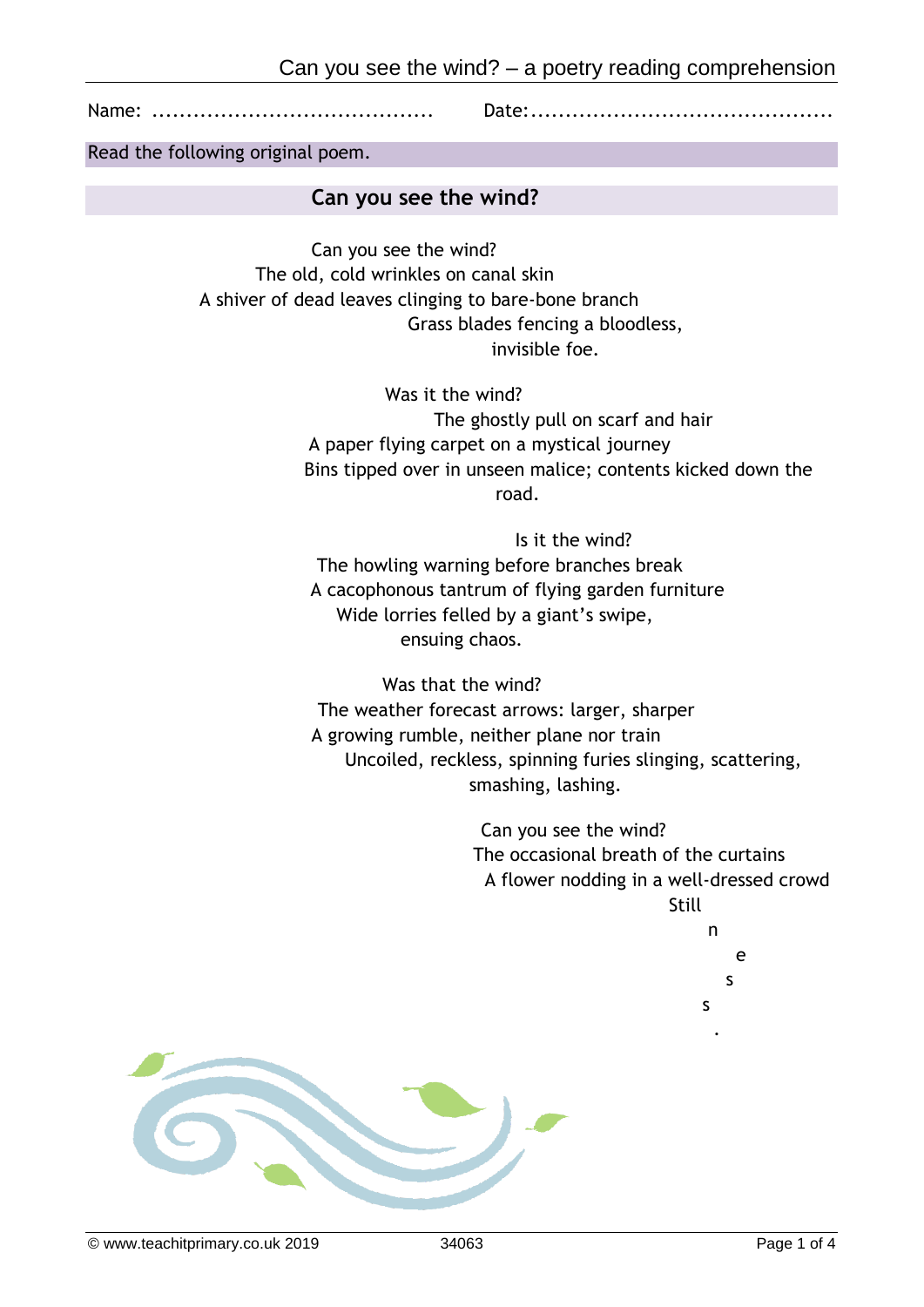Name: ......................................... Date:............................................

# Answer the following questions based on the poem 'Can you see the wind?'

#### **Top tips:**

- In any poem, find the story and the characters, the message or the contrasting moods.
- Find out what happens in each verse.
- Try to work out what changes, what the story journey is.
- What is the ending about?

### **1. Decode and explore vocabulary:**

Highlight words you do not know. **Pick one.** Write it here. Use the context to work out what it could mean.

**Word: ..........................I think this word means: ....................................**

......................................................................................................

### **2. Retrieve information:**

The poem has five verses. Write a number from 1-5 which matches the description of the verses below.

- A verse which explores several ways that the wind affects towns and cities: .....
- A verse that compares the wind to a human body: ......
- A verse where the answer to **Can you see the wind?** Might be **No**. ........
- The most violent verse: .......
- A verse which implies the wind is magical: .......

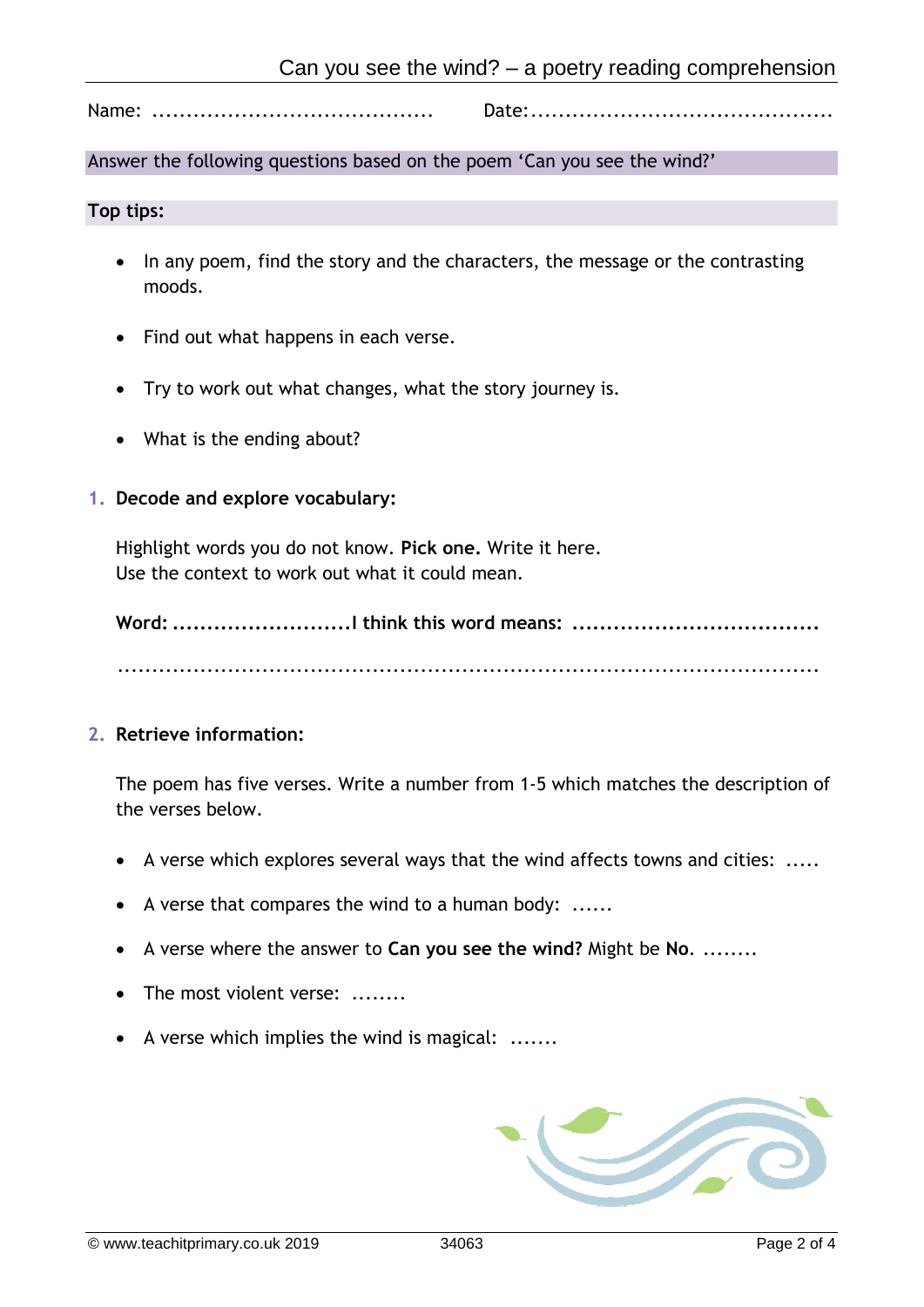# **3. Infer by looking deeper into the poem:**

In the second verse, how does the poet make the wind seem intentionally unkind? Support your answer with an example from the verse.

**The poet makes the wind seem unkind.**

...................................................................................................... ......................................................................................................

**An example to show this is:** 

" .................................................................................................... "

**4. Author's choice:** How does the author change the power of the wind as you move through the poem? Give an example from the poem to demonstrate what you are saying by contrasting different verses.

# **Challenge questions! Find an example of:**